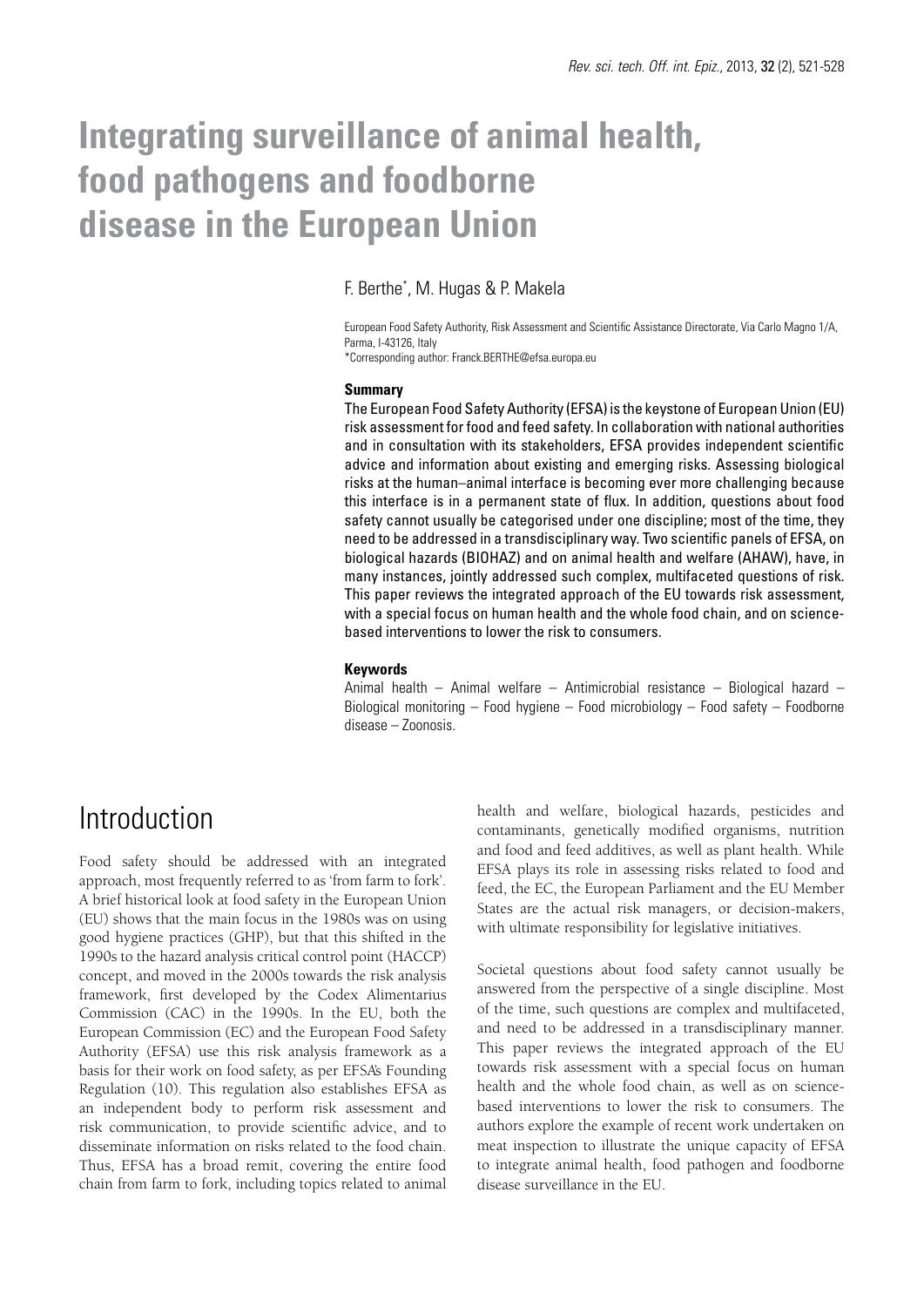# Animal health, animal welfare, food pathogens, zoonoses and foodborne diseases

Two scientific panels of EFSA are particularly relevant to the integrated surveillance of animal health, food pathogens and foodborne diseases in the EU. The Panel on Biological Hazards (BIOHAZ) addresses these risks in relation to food safety and foodborne diseases (13). It covers foodborne zoonoses, food microbiology, food hygiene, antimicrobial resistance, transmissible spongiform encephalopathies and issues associated with waste management. The core activity of the Panel on Animal Health and Welfare (AHAW) is to assess all aspects of health and welfare related to animal production systems and practices employed in the EU, as well as conditions that result from animal interactions with wildlife and the risks arising at the human–animal– environment interface (2). Thus, the AHAW panel covers all aspects of animal health and welfare, including those that have implications for human health. The European Food Safety Authority has therefore established a rather unique capacity to tackle the real breadth of farm food safety issues.

Interestingly enough, the concept of animal welfare, as far as EFSA is concerned, has implications far beyond the protection and well-being of the animals themselves. The welfare of animals has an overall impact on their condition, including possible implications for their health and for food safety. These aspects have been considered in many of EFSA's scientific opinions on animal welfare. For example, tail biting in pigs is a major welfare issue, and also a risk factor for increased frequency of abscesses and infections in carcasses (6). On the other hand, the risk of contamination with *Salmonella* Enteritidis might be higher when eggs are produced in non-cage systems, because this exposes laying hens and their eggs to more environmental contamination (4). When requested by the EC to assess the welfare of fish species at the time of stunning and killing, EFSA also included food safety considerations in its assessment (e.g. such potential hazards as post-mortem chemical changes in the fish and the possible effects of stunning/killing systems on their microbiological safety), thus providing risk managers with a comprehensive, fit-for-purpose response.

On several occasions, the two panels have addressed risk issues jointly; for example, the question of Rift Valley fever virus (3) and, more specifically, the probability of humans becoming infected with it through handling or consuming products derived from infected animals. Assessing biological risks at the human–animal interface often challenges the apparently clear-cut concept of foodborne zoonoses. An interesting example, from this point of view, was the opinion provided in 2010 by the AHAW and BIOHAZ panels on Q fever, following a significant increase in human cases in the Netherlands (7). This scientific opinion was prepared to help determine:

– the magnitude, distribution, impact and significance of infection and disease in domestic ruminants and humans

– risk factors for the maintenance of Q fever in domestic ruminant populations

– spillover of *Coxiella burnetii,* the causative agent, from these populations to humans.

The widespread distribution of *C. burnetii* in foodproducing animals and its occurrence in the milk supply led to questioning the role of food as a vehicle for the transmission of this zoonotic bacterium to humans. There is some epidemiological indication that the consumption of milk and/or milk products containing *C. burnetii* has been associated with seroconversion in humans. However, the assessment concluded that there was no conclusive evidence that the consumption of milk and milk products containing *C. burnetii* resulted in clinical Q fever in humans (7). This risk assessment also involved the European Centre for Disease Prevention and Control (ECDC), which was established as an EU agency to strengthen Europe's defences against infectious diseases.

Collecting data that are relevant to food safety is central to EFSA, because such data are an integral part of risk assessment. These data are particularly valuable for quantitatively estimating risks and/or for identifying to what extent a given control measure or intervention strategy can reduce the burden of a zoonotic disease in humans (12). Annual monitoring data provide updates on the current situation and help to inform risk managers and Member States of recent developments.

In the field of biological risks for human health, Directive 2003/99/EC2 lays down the requirement for an EU system for monitoring and reporting information, which obliges EU Member States to collect relevant and comparable data on zoonoses, zoonotic agents, antimicrobial resistance and foodborne outbreaks and to report these data annually to the EC (11). The European Food Safety Authority is assigned the tasks of examining the collected data and preparing the annual EU summary reports, in collaboration with the ECDC (9), which collects and analyses corresponding data on human cases. In addition, EFSA runs the data collection applications on behalf of the EC.

According to Directive 2003/99/EC2 on zoonoses, monitoring is based on the systems already in place in Member States. However, the Directive also foresees that detailed rules for monitoring may, where necessary, be laid down in EU legislation, to make the data easier to compile and compare. In addition, EFSA issues technical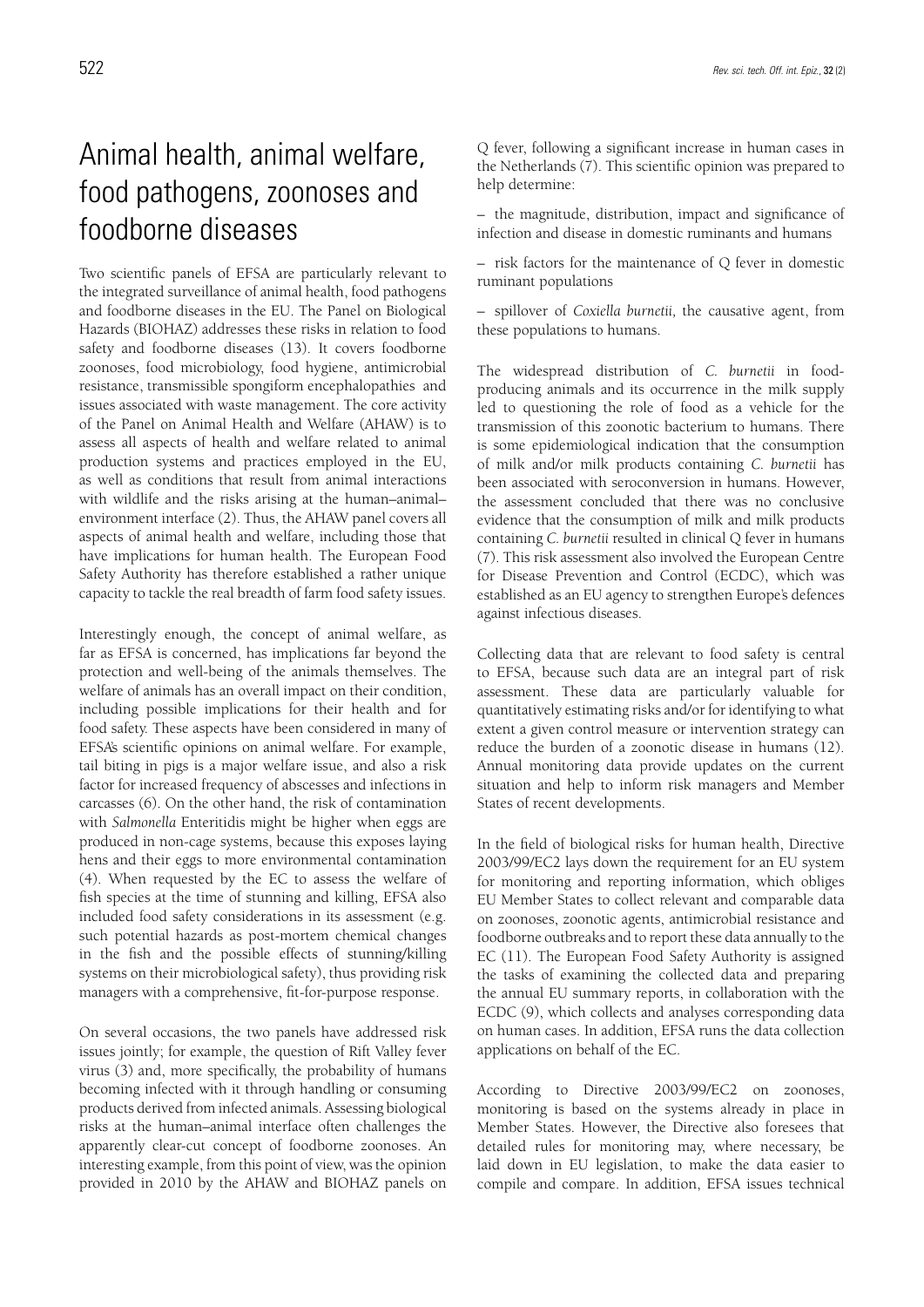specifications and submits external reports for monitoring and reporting certain zoonoses, antimicrobial resistance and foodborne outbreaks, to improve analyses and make it easier to compare the data between Member States.

The AHAW and BIOHAZ panels have regularly been consulted about the EC summary reports (5). A yearly report of the distribution and other epidemiological characteristics of zoonoses in EU Member States is an essential component of assessing the impact of these diseases and potential preventive measures. However, these reports do not provide real-time information on the current disease situation, which can be a major drawback in their usefulness for risk assessment. It has also been noted that the reports do not always clearly identify the reference population, the data sources, and data collection approaches (surveillance methodology) used for the various diseases. There is a need to consider these three essential elements in order to make appropriate inferences about the sources and trends of the diseases being examined. In addition, EFSA regularly reviews its data requirements to improve its preparedness to answer risk assessment questions, by ensuring that it continues to collect readily available, stable data and has a good knowledge of *ad hoc* data sources throughout the EU (1).

# A practical example: meat inspection of poultry

The main purpose of meat inspection is to detect and prevent public health hazards, such as foodborne pathogens or chemical contaminants, in foods of animal origin. Inspecting slaughter animals can also provide a valuable contribution to surveillance for specific diseases of animal health importance, particularly exotic diseases.

After a request from the EC, EFSA recently published a risk assessment of the public health hazards (biological and chemical, respectively) that should be covered when inspecting poultry meat (8). Briefly, the request was to:

– identify and rank the main risks for public health that should be addressed by meat inspection

– assess the strengths and weaknesses of the current meat inspection methodology

– recommend inspection methods fit for the purpose of meeting the overall objectives of meat inspection for hazards not currently covered by the meat inspection system

– recommend adaptations of inspection methods and/or frequencies of inspection to provide an equivalent level of protection.

In addition, EFSA was asked to consider the implications for animal health and welfare of any changes proposed to current meat inspection methods.

To carry out this risk assessment, an integrated approach was established, with the involvement of the BIOHAZ panel for assessing biological risks and the AHAW panel for assessing the impact of modernising meat inspections on animal health and welfare surveillance systems. The EFSA Panel on Contaminants (CONTAM) addressed the specific risks related to chemical contaminants. The aim was to provide EU risk managers with comprehensive scientific advice, and to make meat inspection more risk based.

For biological hazards, a decision tree was developed and used to rank the risks of meat-borne hazards in poultry. This ranking was based on:

– the magnitude of the hazard's overall impact on human health

– the severity of the disease in humans

– the proportion of human cases that could be attributed to the handling, preparation and consumption of poultry meat

– the occurrence of these hazards in poultry flocks and carcasses.

*Campylobacter* spp. and *Salmonella* spp. were considered to be of great public health relevance for poultry meat inspection. Extended spectrum-beta-lactamase (ESBL)/ AmpC gene-carrying bacteria were considered to be of medium-to-high public health relevance (*Escherichia coli*) and low-to-medium relevance (*Salmonella*). Data for ranking *Clostridium difficile* were insufficient but – based on the limited information available – the present risk was considered to be low. All other hazards were considered to have low public health relevance. The ranking of biological hazards into specific risk categories was based on current knowledge and the available data and thus mainly refers to broilers and turkeys.

An assessment of the strengths and weaknesses of current meat inspections for biological hazards focused on the public health risks that may occur through the handling, preparation and/or consumption of poultry meat. Among the strengths identified were the fact that food chain information (FCI), gathered as a part of ante-mortem inspection, provides information on disease occurrence during rearing and veterinary treatments. This enables a more focused ante-mortem inspection of flocks with animal health concerns. Ante-mortem inspection can be used to verify FCI provided by the farmer and to give feedback to the producers on any other problems detected, which are usually not related to public health. In addition, visually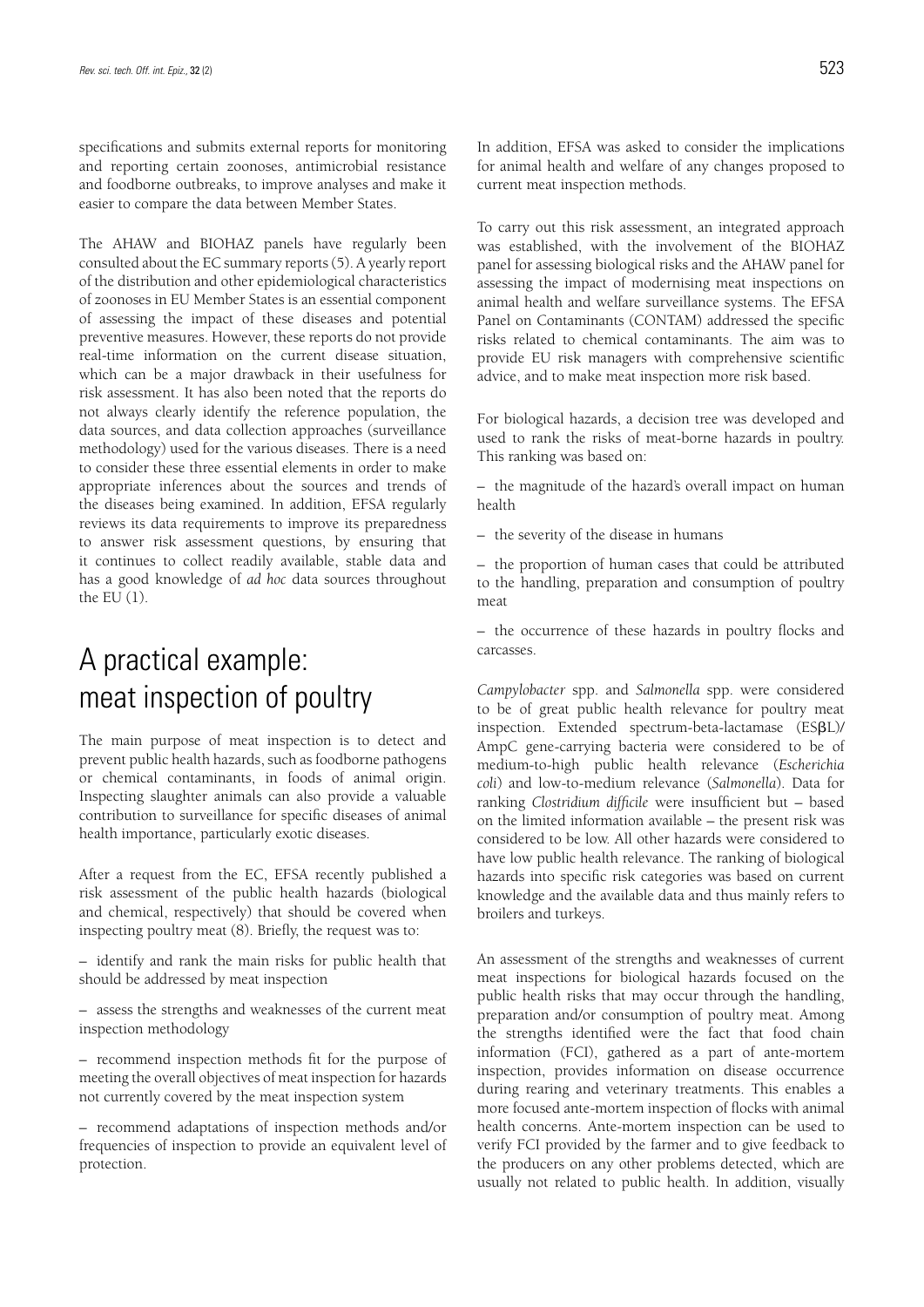inspecting live animals can detect birds that are heavily contaminated with faeces. Such birds increase the risk of cross-contaminating carcasses with biological hazards during slaughter and may consequently constitute a foodsafety risk that can be reduced, if such birds/carcasses are dealt with adequately. Visual detection of faecal contamination of carcasses at a post-mortem inspection can also be an indicator of slaughter hygiene, but other approaches to verify slaughter hygiene were considered more appropriate.

The following food safety weaknesses were identified in the field of biological hazards:

– FCI lacks adequate and standardised indicators for the main public health hazards, except for *Salmonella* in broiler and turkey flocks

– current ante*-* and post-mortem visual inspections are not able to detect any of the public health hazards identified as the main concerns for food safety.

This is because ante-mortem examination is only carried out on birds in a sample of crates and observing individual birds in the crates is difficult. The high speed of the slaughter lines reduces the ability to detect lesions or faecal carcass contamination by visual inspection and, at best, only a sample of the birds can be thoroughly examined.

For chemical hazards, a major weakness is the limited value of the visual ante-mortem and post-mortem inspection for identifying chemical residues and contaminants. In addition, National Residues Control Plans prescribe the number of samples that need to be taken, but do not necessarily take into account actual FCI related to feed control or environmental monitoring of substances of potential health concern. Further integration and exchange of information from these activities is recommended.

As none of the main biological hazards of public health relevance associated with poultry meat can be detected by traditional visual meat inspections, the BIOHAZ panel proposed the establishment of an integrated food safety assurance system, to be achieved through improved FCI and interventions based on risk. This system includes clear and measurable targets for carcasses and, when appropriate, for flocks, clearly indicating what food business operators (FBOs) should achieve in respect to a particular hazard. An important element of an integrated food safety assurance system is risk categorisation of poultry flocks based on FCI. In addition to flock-specific information, farm descriptions provided through farm audits could also be included, to assess the risk and protective factors for these flocks in terms of potential hazards. Classifying abattoirs according to their ability to prevent or reduce faecal contamination of carcasses could be based on technology, for example, whether the best equipment has been installed and an

HACCP programme put into place. Classification could also be based on how hygienic the process is, something that could be measured by, for example, the numbers of indicator organisms, such as *E. coli* or *Enterobacteriaceae*, on the carcasses. This is known as the establishment of process hygiene criteria (PHC). Classifying abattoirs in this way could lead to the decision to send flocks that present specific risks to specially adapted slaughter lines or abattoirs.

In conclusion, for biological hazards it was determined that a wider range of FCI, together with a more systematic and better focused use of the information gathered, would help considerably in controlling the main public health hazards associated with poultry meat. Ante-mortem inspections can help to detect birds that are heavily contaminated with faeces and to assess the general health status of the flock. No adaptations to the existing visual ante-mortem inspection were found to be required. In contrast, it was proposed that the current post-mortem visual inspection be replaced by the establishment of targets for the main hazards on the carcass and by verification of the FBOs' own hygiene management through the use of PHC. It is noted, though, that current post-mortem inspection does not increase the microbiological risk to public health unless the carcasses are handled (as a consequence of visually detecting abnormalities), leading to cross-contamination. A series of recommendations were made on:

- data collection
- interpreting monitoring results

– future evaluations of the meat inspection system and hazard identification/ranking

– training all parties involved in the poultry carcass safety assurance system

– the need for research on optimal ways to use FCI and approaches for assessing the public health benefits.

The implications of these proposed changes to the meat inspection system for animal health and welfare, particularly the omission of visual post-mortem inspections and extensive use of FCI, were investigated and an assessment of consumers' health risks carried out. Two broad methods were used during this assessment, including a qualitative approach (a review of the scientific literature, expert opinions) and the results from quantitative modelling.

In the meat inspection system, ante- and post-mortem inspections are recognised as valuable tools for the surveillance and monitoring of specific animal health and welfare issues. Meat inspection is often a key point for identifying outbreaks of new or existing disorders or disease syndromes in situations where clinical signs have not been detected on-farm. In the course of normal commercial procedures, ante- and post-mortem inspections of poultry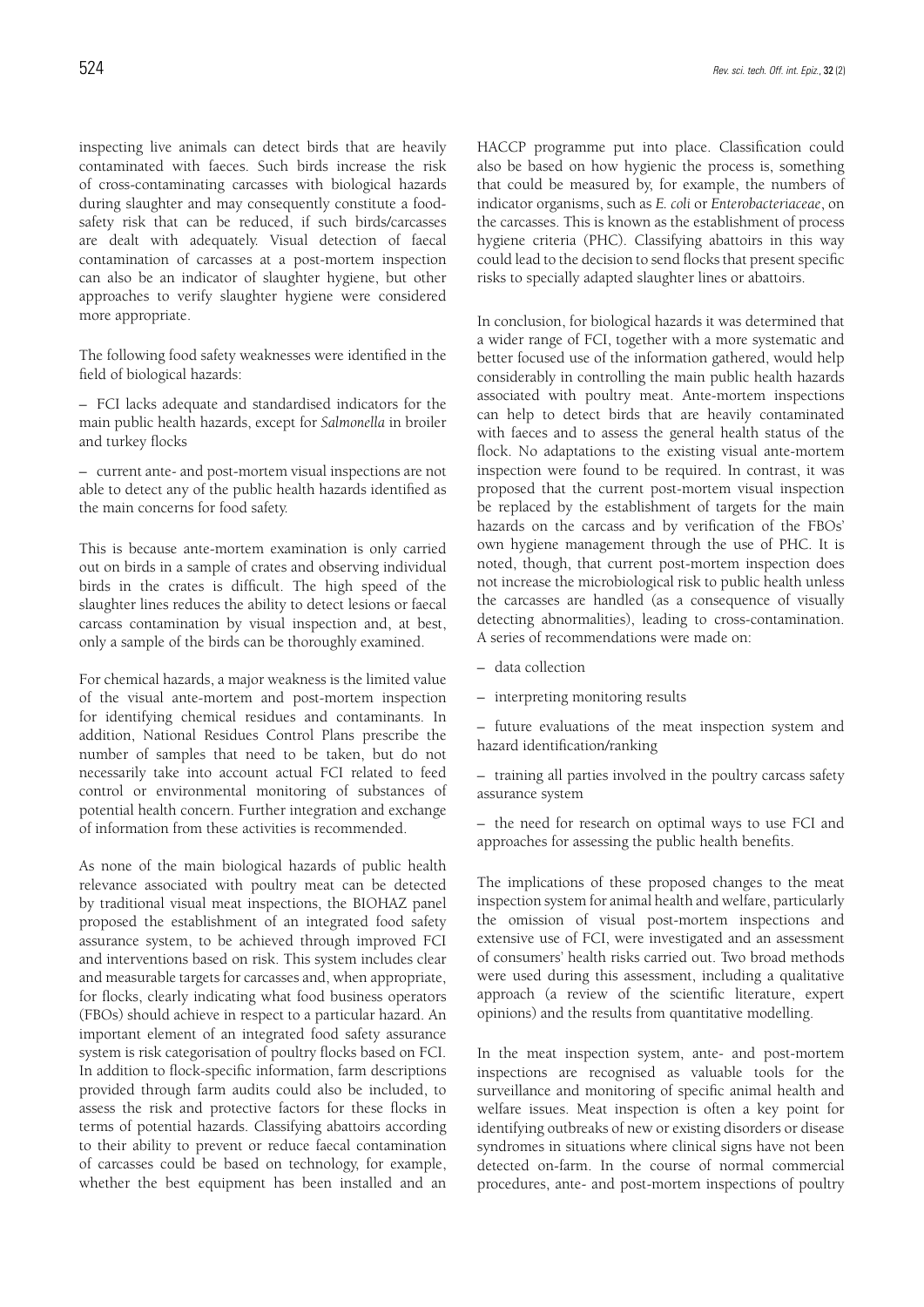are an appropriate and practical way to evaluate the welfare of poultry on-farm, and the only way to evaluate the welfare of poultry during transport and associated handling.

Two key consequences of the omission of visual postmortem inspection were identified:

– the loss of opportunities to collect data about the occurrence of new or existing disorders, disease syndromes and welfare conditions of poultry

– the potential for carcasses with pathological changes, currently condemned during visual post-mortem inspection, to be further processed without the infectious nature of some conditions being detected.

If visual post-mortem inspection is to be removed from the meat inspection procedure, other approaches should be explored and applied to compensate for any associated loss of information about the occurrence of animal disease and welfare conditions. Two approaches were outlined. First, it was recommended that post-mortem checks continue on each carcass that is removed from the food chain, for example, due to visible pathological changes or other abnormalities, as part of a meat quality assurance system. In addition, it was proposed that a detailed inspection be conducted on a defined subset of carcasses from each batch, guided by FCI and other epidemiological criteria, to obtain information about animal disease and welfare conditions. The intensity (number of birds sampled) of targeted surveillance within each batch should be risk based, with a random sampling of birds to provide a representative picture of the health and welfare of birds in the batch.

The extended use of FCI has the potential to compensate for some, but not all, of the information on animal health and welfare that would be lost if visual post-mortem inspection is removed. This can only occur if FCI is designed to identify indicators for the occurrence of animal health and welfare conditions. However, an FCI system for public health purposes is unlikely to have the best possible format for animal health and welfare purposes. Therefore, an integrated system should be developed in which FCI for public health and FCI for animal health and welfare can be used in parallel.

# Conclusion

Public health is defined as the field of medicine concerned with safeguarding and improving the health of the community as a whole. Public health is inherently a function of many factors, and the food chain is a major one. Safeguarding animal and public health at the human– animal interface benefits all sectors of our society. The examples presented in this paper show how EFSA's work epitomises the EU's integrated approach to food safety, from farm to fork.

This work is performed in an increasingly demanding and challenging societal context. In recent years, there has been increasing public concern about the sustainability of production systems, such as those for producing food. Concepts of food quality have been refined, leading also to the concept of acceptability. Human health, but also animal health and welfare, are among the many components of sustainable systems and the acceptability of food.

### Acknowledgements

The authors would like to acknowledge the BIOHAZ and AHAW panels, their *ad hoc* Working Group on Meat Inspection of Poultry, and all the EFSA staff involved in the risk assessments described above.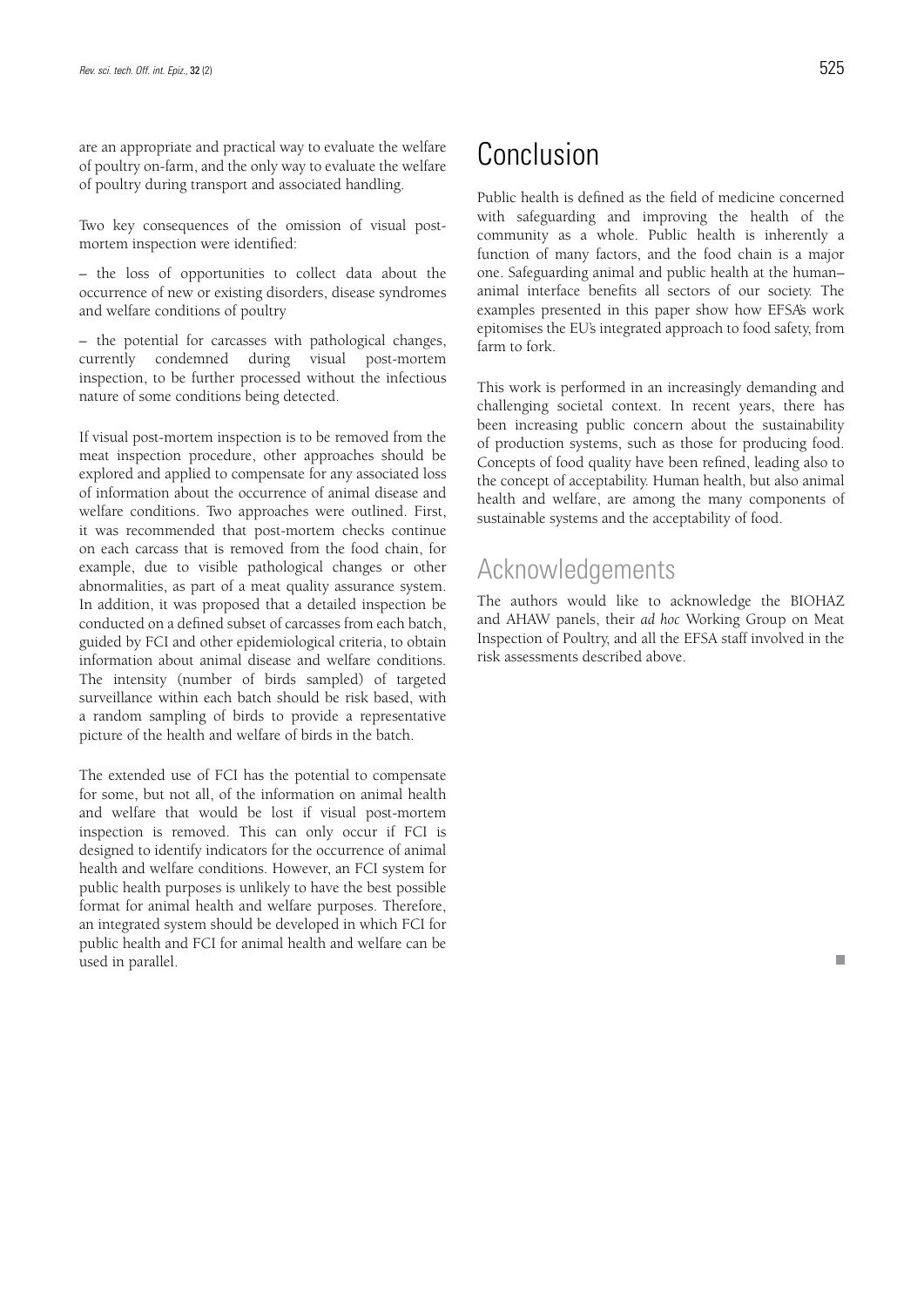### **La surveillance intégrée de la santé animale, des agents pathogènes d'origine alimentaire et des toxi-infections alimentaires dans l'Union européenne**

F. Berthe, M. Hugas & P. Makela

### **Résumé**

L'Autorité européenne de sécurité des aliments (EFSA) est la clé de voûte de l'évaluation des risques associés aux denrées alimentaires et aux aliments pour animaux dans l'Union européenne (UE). L'EFSA fournit une expertise scientifique indépendante et des informations sur les risques actuels et émergents, en collaboration avec les autorités nationales et en consultation avec ses partenaires. L'évaluation des risques biologiques à l'interface entre l'homme et les animaux représente un défi croissant, en raison des flux permanents qui se déploient à cette interface. En outre, les questions relatives à la sécurité sanitaire des aliments ne relèvent pas d'une seule discipline ; en général, elles doivent faire l'objet d'un traitement transdisciplinaire. Deux groupes scientifiques de l'EFSA, chargés respectivement des dangers biologiques (BIOHAZ) et de la santé et du bien-être des animaux (AHAW) ont consacré plusieurs de leurs travaux à l'examen conjoint de ces problématiques du risque, qui s'avèrent complexes et pluridimensionnelles. Les auteurs font le point sur l'approche intégrée mise en œuvre par l'UE dans le domaine de l'évaluation du risque, en mettant particulièrement l'accent sur la santé publique et la chaîne de production alimentaire dans son ensemble, et sur les interventions, fondées scientifiquement, qui visent à atténuer le risque pour les consommateurs.

#### **Mots-clés**

Bien-être animal – Danger biologique – Innocuité alimentaire – Microbiologie alimentaire – Résistance aux agents antimicrobiens – Santé animale – Sécurité sanitaire des aliments

– Surveillance biologique – Toxi-infection alimentaire – Zoonose.

 $\overline{\phantom{a}}$ 

**Integración de la vigilancia de la sanidad animal, los patógenos alimentarios y las enfermedades transmitidas por los alimentos en la Unión Europea**

F. Berthe, M. Hugas & P. Makela

### **Resumen**

La Autoridad Europea de Seguridad Alimentaria (EFSA) es la piedra angular del proceso de determinación del riesgo que se aplica en la Unión Europea (UE) en materia de inocuidad de los alimentos y los piensos animales. En colaboración con las autoridades nacionales y en consulta con sus interlocutores, la EFSA proporciona información y asesoramiento científico independiente sobre los riesgos ya existentes o que empiezan a manifestarse. Determinar los riesgos biológicos presentes en la interfaz entre el hombre y los animales resulta cada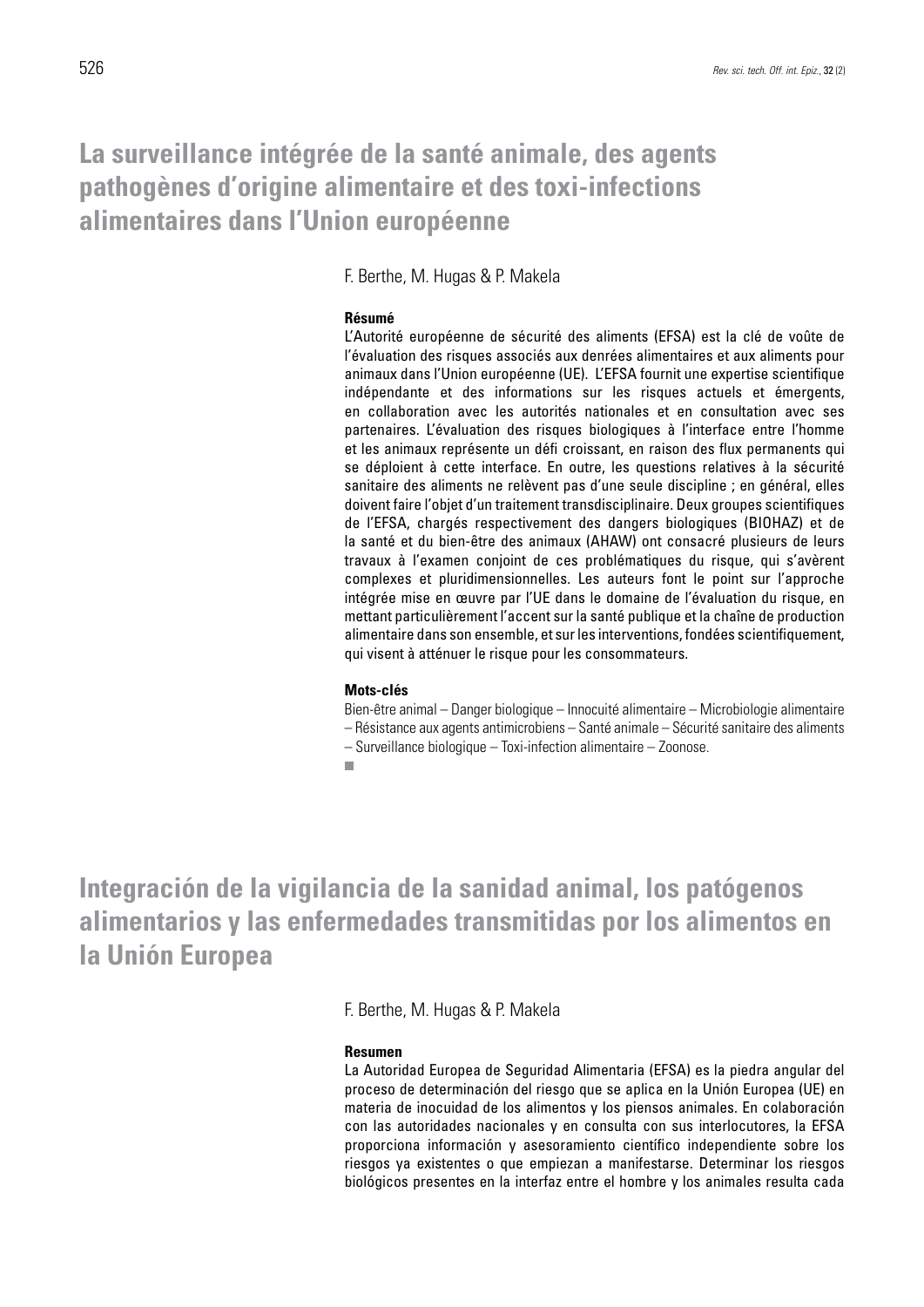vez más difícil, porque esa interfaz es muy lábil en todo momento. Además, los temas relativos a la inocuidad de los alimentos rara vez pueden ser adscritos a una sola disciplina, sino que casi siempre exigen una óptica transdisciplinar. En muchos casos dos comisiones científicas de la EFSA, una dedicada a los peligros biológicos (Comisión BIOHAZ) y otra sobre salud y bienestar de los animales (Comisión AHAW), han abordado conjuntamente las cuestiones ligadas al riesgo, tan complejas como poliédricas. Los autores examinan el planteamiento integrado de la UE en materia de determinación del riesgo, prestando especial atención, por un lado, a la salud humana y la totalidad de la cadena alimentaria, y por el otro a las intervenciones científicamente fundamentadas para reducir el grado de riesgo para el consumidor.

### **Palabras clave**

Bienestar animal – Enfermedad transmitida por los alimentos – Higiene de los alimentos – Inocuidad de los alimentos – Microbiología de los alimentos – Peligro biológico – Resistencia a los antimicrobianos – Sanidad animal – Vigilancia biológica – Zoonosis. m.

### References

- 1. Bellet C., Humblet M.-F., Swanenburg M., Dhé J., Vandeputte S., Thébault A., Gauchard F., Hendrikx P., De Vos C., De Koeijer A., Saegerman C. & Sanaa M. (2012). – Specification of data collection on animal diseases to increase the preparedness of the AHAW panel to answer future mandates. CFP/EFSA/AHAW/2010/01. EN-354. European Food Safety Authority, Parma, 215 pp. Available at: www.efsa. europa.eu/en/efsajournal/doc/354e.pdf (accessed on 9 July 2013).
- 2. Berthe F., Vannier P., Have P., Serratosa J., Bastino E., Broom D.M., Hartung J. & Sharp J.M. (2012). – The role of EFSA in assessing and promoting animal health and welfare. *EFSA J.*, **10** (10), s1002, 10 pp. doi:10.2903/j.efsa.2012. s1002.
- 3. European Food Safety Authority (EFSA) (2005). Opinion of the Scientific Panel on Animal Health and Welfare (AHAW) on a request from the Commission related to the risk of a Rift Valley fever incursion and its persistence within the Community. *EFSA J.*, **238**, 1–128. Available at: www.efsa.europa.eu/en/efsajournal/doc/238.pdf (accessed on 7 May 2013).
- 4. European Food Safety Authority (EFSA) (2005). Opinion of the Scientific Panel on Animal Health and Welfare (AHAW) on a request from the Commission related to the welfare aspects of various systems of keeping laying hens. *EFSA J.*, **197**, 1–23. doi:10.2903/j.efsa.2005.197.
- 5. European Food Safety Authority (EFSA) (2007). Review of the Community summary report on trends and sources of zoonoses, zoonotic agents and antimicrobial resistance in the European Union in 2005 – Scientific Opinion of the Scientific Panel on Biological Hazards (BIOHAZ) and Animal Health and Welfare (AHAW). *EFSA J.*, **600**, 1–32. doi:10.2903/j. efsa.2007.600.
- 6. European Food Safety Authority (EFSA) (2007). Scientific Opinion of the Panel on Animal Health and Welfare on the risks associated with tail biting in pigs and possible means to reduce the need for tail docking considering the different housing and husbandry systems. *EFSA J.*, **611**, 1–13.
- 7. European Food Safety Authority (EFSA) (2010). EFSA Panel on Animal Health and Welfare (AHAW): Scientific Opinion on Q fever. *EFSA J.*, **8** (5), 1595, 114 pp. doi:10.2903/j. efsa.2010.1595.
- 8. European Food Safety Authority (EFSA) (2012). Panel on Biological Hazards, Panel on Contaminants in the Food Chain and Panel on Animal Health and Welfare: Scientific Opinion on the public health hazards to be covered by inspection of meat (poultry). *EFSA J.*, **10** (6), 2741, 179 pp. doi:10.2903/j. efsa.2012.2741.